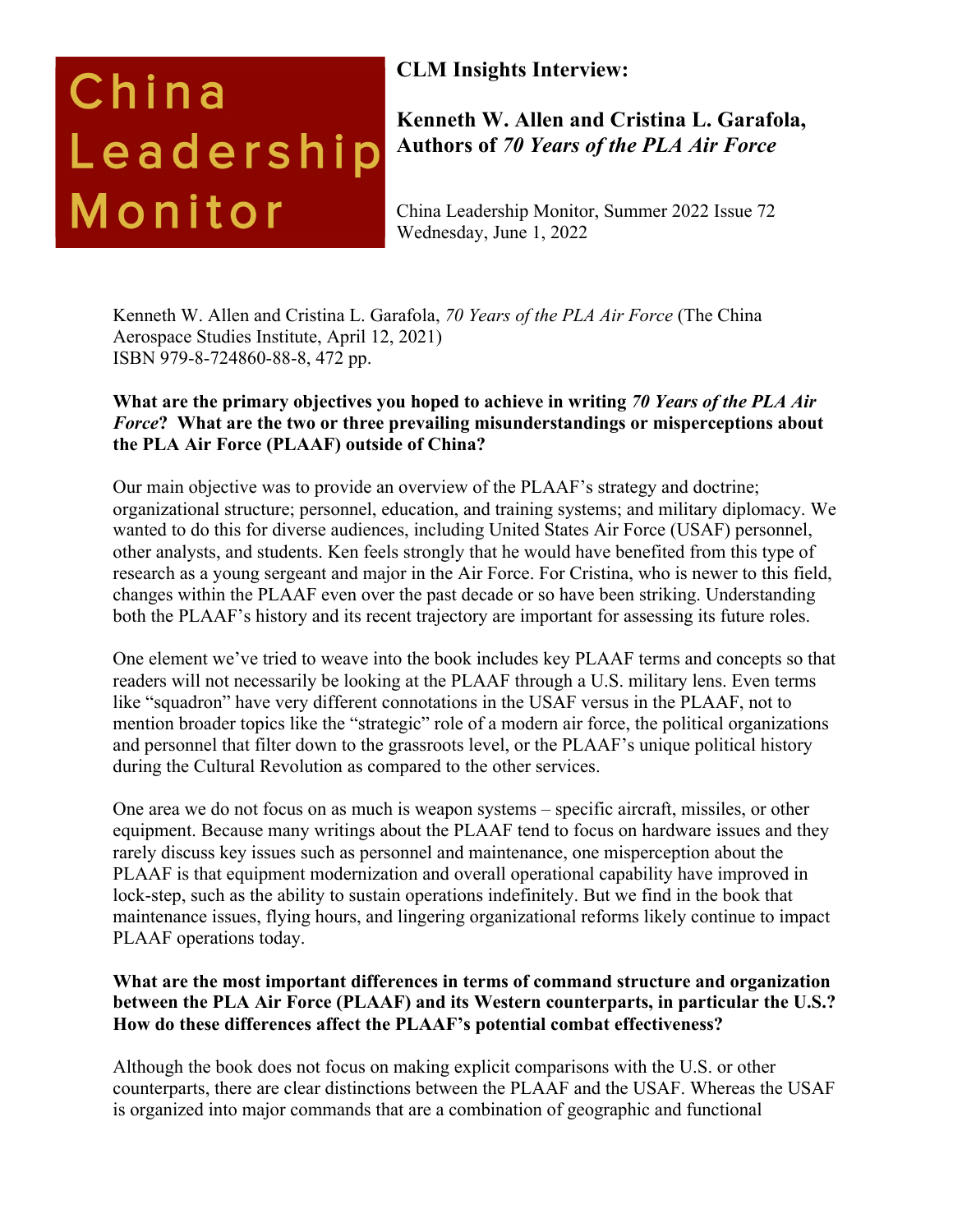commands and that span the globe, since 2016, the PLAAF has been organized into five Theater Commands (TC) within China and the PLAAF does not station any forces abroad. Reflecting China's relative paucity of robust security partnerships with other countries as well as its limited inventory of some high-demand aircraft in the past, few PLAAF aircraft have flown overseas for combined exercises or other operations. PLAAF activities abroad have increased in recent years, and it would not be surprising if the PLA secures overseas military bases or access where the PLAAF could operate in the future. Still, even were the PLAAF to begin operating from multiple new overseas bases, this would represent a vastly different scale and scope of global operations compared to the USAF.

When it comes to organizational leadership and command within the service, the USAF has both a civilian leadership and a military leadership structure, with the Secretary of the Air Force exerting civilian control. The PLAAF, in contrast, is part of the armed wing of the Chinese Communist Party, so party control permeates throughout the service via CCP-led organizational structures and party memberships held by uniformed PLAAF leaders. The PLAAF does not have a separate civilian leadership structure, but every headquarters has a co-equal commander and a political commissar/officer down to the company level.

The implications are that for most of its history, the PLAAF's focus of operations has been almost entirely within China or in China's near-periphery, and for much of that period the PLAAF was focused on territorial air defense. As the armed wing of the CCP, the PLAAF also plays a significant role in supporting the regime's legitimacy, such as by participating in the initial COVID response efforts in Wuhan in early 2020 as well as by delivering COVID supplies abroad. Both dynamics have heavily influenced the PLAAF's development over time. Stepping back and looking at the PLAAF as a roughly 70-year-old organization and culture, it is only in roughly the past 15 years that the PLAAF has been adopting a more outward-oriented strategic approach similar to that in other capable and sophisticated air forces.

**The first Gulf War and then the 1995-96 Taiwan crisis spurred the modernization of the PLAAF over the last three decades. Besides acquiring better equipment, where do you believe the PLAAF has made significant improvement in its "software" – organization, training, strategic thinking, career paths, and so on? How has the reform under Xi Jinping affected the PLAAF, particularly the adoption of the Theater Command model?** 

The major development shaping recent PLAAF modernization is the air force obtaining senior leadership approval in 2004 to develop a more independent and capable force, which the PLA calls a "strategic air force." This concept is significant in two major ways. First, PLA leaders acknowledged that the traditional dominance of the ground forces within the PLA was insufficient for fighting and winning modern wars, which require air forces to operate decisively in both independent and joint contexts. Second, receiving this endorsement required that the air force improve its offensive capabilities, which broadened its scope of responsibilities beyond its historical role of territorial defense.

When it comes to joint training and activities, the USAF has a long history of conducting joint operations, but the PLAAF is still only at the rudimentary stage. Still, we see the PLAAF conducting more training with other services in recent years as well as carrying out more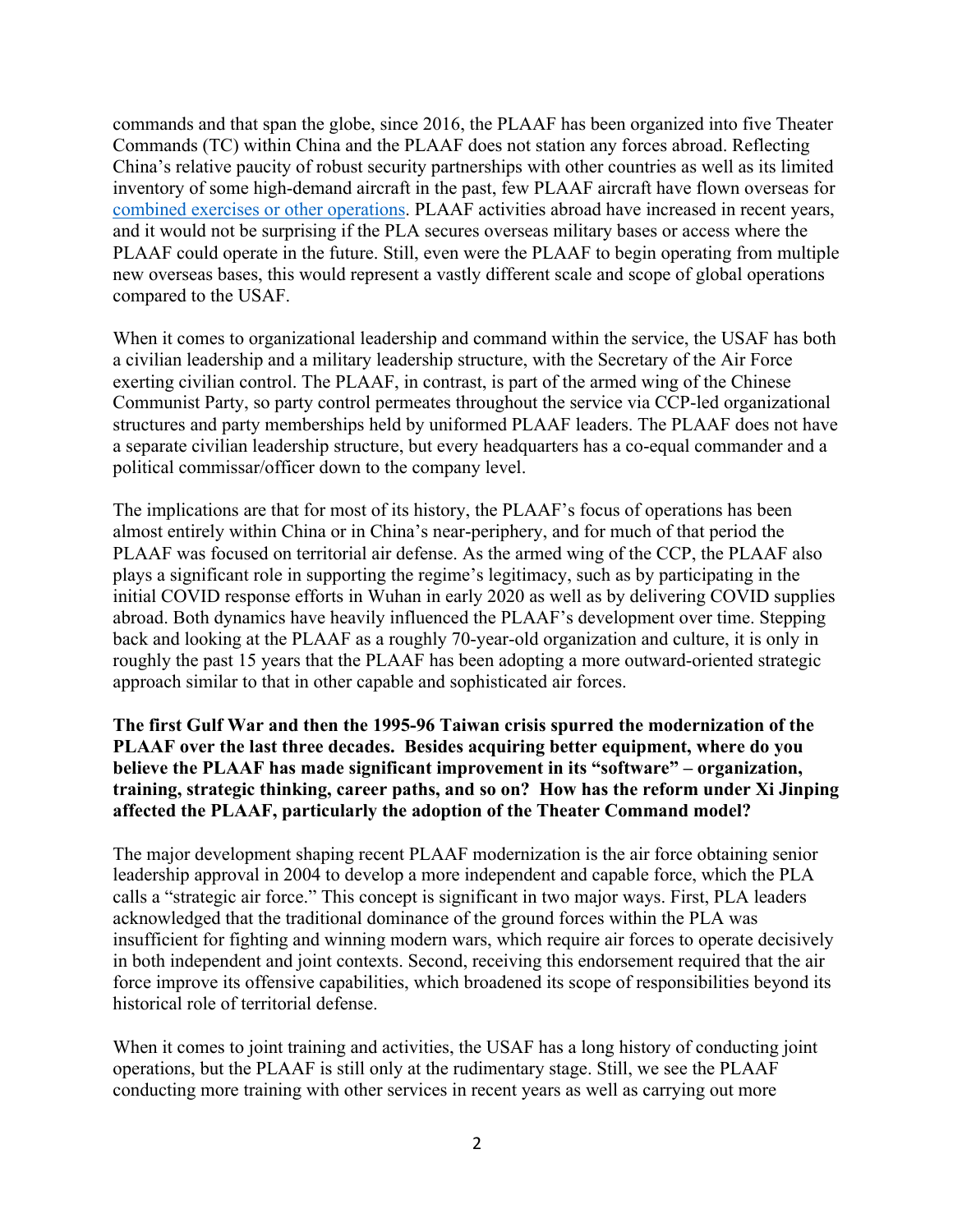exercises involving different branches of PLAAF forces and conducting training involving more sophisticated tactics with less scripting.

Joint leadership is also a work in progress following the PLA-wide reforms of the Xi Jinping era. Although the commanders of the Navy, Air Force, and the now-Rocket Force had been members of China's military high command since 2004, all service commanders were removed from the Central Military Commission (CMC) in 2017. The only current PLAAF officer on the CMC is Vice Chairman Xu Qiliang, who is slated to retire in late 2022. Likewise, the leaders of all 15 organizations subordinate to the CMC (these organizations and this structure are new since 2016) have been Army officers. For the operations-focused five Theater Commands (TC), one Navy and one PLAAF officer became commanders in 2017, but they were replaced by Army officers in 2021. Today, all five theater commanders are from the Army. We do see the TC Joint Operations Command Centers (JOCC) being staffed by personnel from all services, but the pipeline for joint leaders is still under construction. For example, PLA officers do not receive joint education until they reach the corps level and attend the National Defense University, except for a short course provided to JOCC officers. A truly joint force will certainly take time to develop; so far the picture is still mixed in terms of the PLA's progress in elevating non-ground force officers within key postings.

#### **What are the main missions the Chinese leadership has assigned to the PLAAF in the era of great power competition? What are the favorable factors in turning the PLAAF into a truly modern and effective combat force? What reforms are needed?**

The PLAAF's five "strategic tasks" build on the 2004 strategic air force concept, for which the full slogan is "integrated air and space capabilities and coordinated offensive and defensive operations." The PLAAF is expected to: 1.) participate in the primary "strategic direction," which in the modern era many analysts take to refer to Taiwan; 2.) conduct the PLAAF's historical mission of homeland air defense; 3.) safeguard China's border and maritime "rights and interests," including carrying out gray zone operations vis-à-vis China's neighbors; 4.) conduct emergency and disaster relief operations and assist in maintaining domestic stability at home; and 5.) participate in foreign exchanges that support China's broader foreign diplomacy efforts.

Key efforts to improve some of these capabilities include developing what the PLAAF calls its key training brands and increasing the rigor of that training. Particularly over the past decade or so, PLAAF competitions and exercises, such as the Golden Helmet series, have been focused on helping pilots prepare for and compete against each other, including by emphasizing "pilot autonomy" and "free air combat." However, some units still train explicitly for these high-profile activities and, as such, do not meet their annual training requirements based on the Outline of Military Training and Evaluation. Beyond continuing to improve training rigor within the PLAAF and with other services, one of the most needed reforms is for the PLA to begin assigning Air Force officers to serve as TC commanders, chiefs of staff, and deputy chiefs of staff, as well as selecting them to lead CMC organizations or to fill deputy leader slots. Increasing joint education for all officers in every service starting down at the field-grade level (i.e., majors through senior colonels) would also begin to build the joint officer pipeline we mentioned earlier. Achieving a joint operations capability is important because jointness is the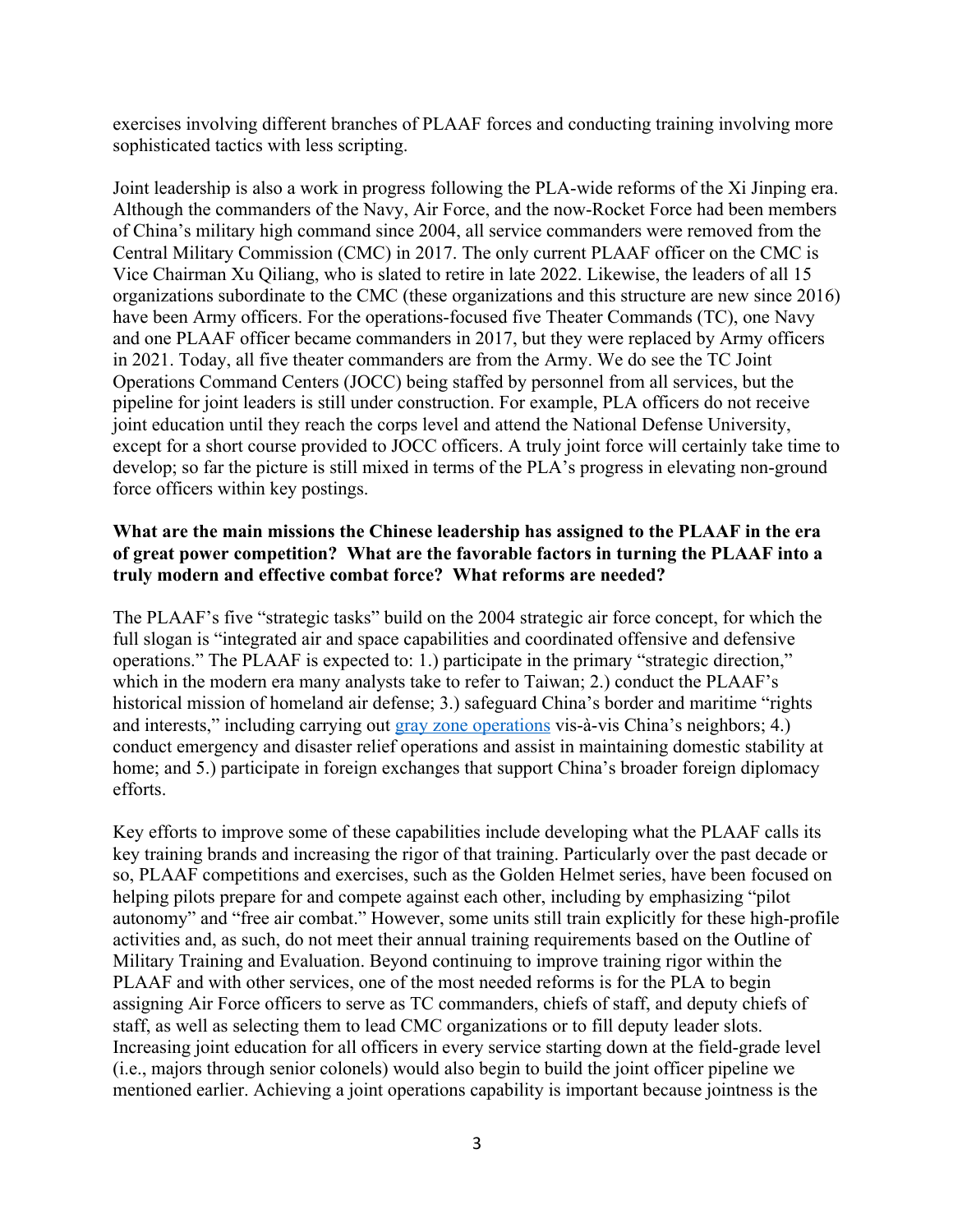foundational principle of China's military strategy – key guidance known as the military strategic guidelines.

#### **Your book highlights two serious problems that have dogged the PLAAF. One is politicization (in terms of its command structure and relations with the party leadership). The other is its lack of combat experience. Do you see China taking serious steps to address these critical deficiencies?**

The PLAAF had undergone significant political rehabilitation by the end of the  $20<sup>th</sup>$  century. Based on CCP leaders' decisions to charge the PLAAF with becoming a "strategic" service, there seem to be fewer concerns regarding its political reliability in recent decades. Some evidence to support this line of reasoning may be not only reassigning the PLAAF a nuclear mission but also developing a likely nuclear air-launched ballistic missile. Once both are fielded, China will have obtained a triad of land, sea, and air-based nuclear capability for the first time in its history. Current PLAAF modernization efforts also emphasize a long-range precision strike, including conventional strike capability – indicating the CCP is comfortable with the PLAAF wielding significant combat power.

At the same time, PLAAF aviators have not fought in a major conflict since 1958 – they did not participate in air-to-air combat during the PLA's short invasion of Vietnam in 1979. How the PLA may expect the PLAAF to perform in a modern war is an area in need of further research, as is an understanding of the associated operational stresses and strains PLAAF air crews, maintenance, logistics, and other elements of the air force may face during combat operations. Certainly, we know that the PLAAF and other parts of the PLA will continue to carefully observe and learn from modern conflicts, such as Russia's invasion of Ukraine. The PLA and PLAAF will also refine existing systems and processes to improve overall readiness and combat capability. One area of reforms has been the PLA's annual training cycle, which prior to the recent reforms revolved around bringing in roughly 350,000 to 400,000 new conscripts at the same time each year along with any noncommissioned officers (NCOs) not promoted to the next rank. The cycle led to a significant degradation of PLA combat capability during the intake period for new recruits, which is when experienced conscripts and demobilized NCOs simultaneously left the force. In 2021, the PLA implemented a two-cycle per year system in part to address this challenge.

**Your research draws on an immense range of official and publicly available sources covering a huge span of time. Can you share with us your research methods, in particular how you were able to locate the sources, evaluate their reliability, and organize the materials? At a time when access to Chinese materials is becoming more restricted, how would you advise analysts to pursue open-source research on a subject shrouded in secrecy in China?**

The primary sources for the book are official PLA and PLAAF publications, including books and journals, articles from *Air Force News* and *China Air Force* magazine, official PLA websites, and interviews with PLA officers. Like other fields of China analysis, academic researchers and practitioners have developed approaches for locating and assessing authoritative and semiauthoritative sources and have compiled other valuable research resources. Though many PLA